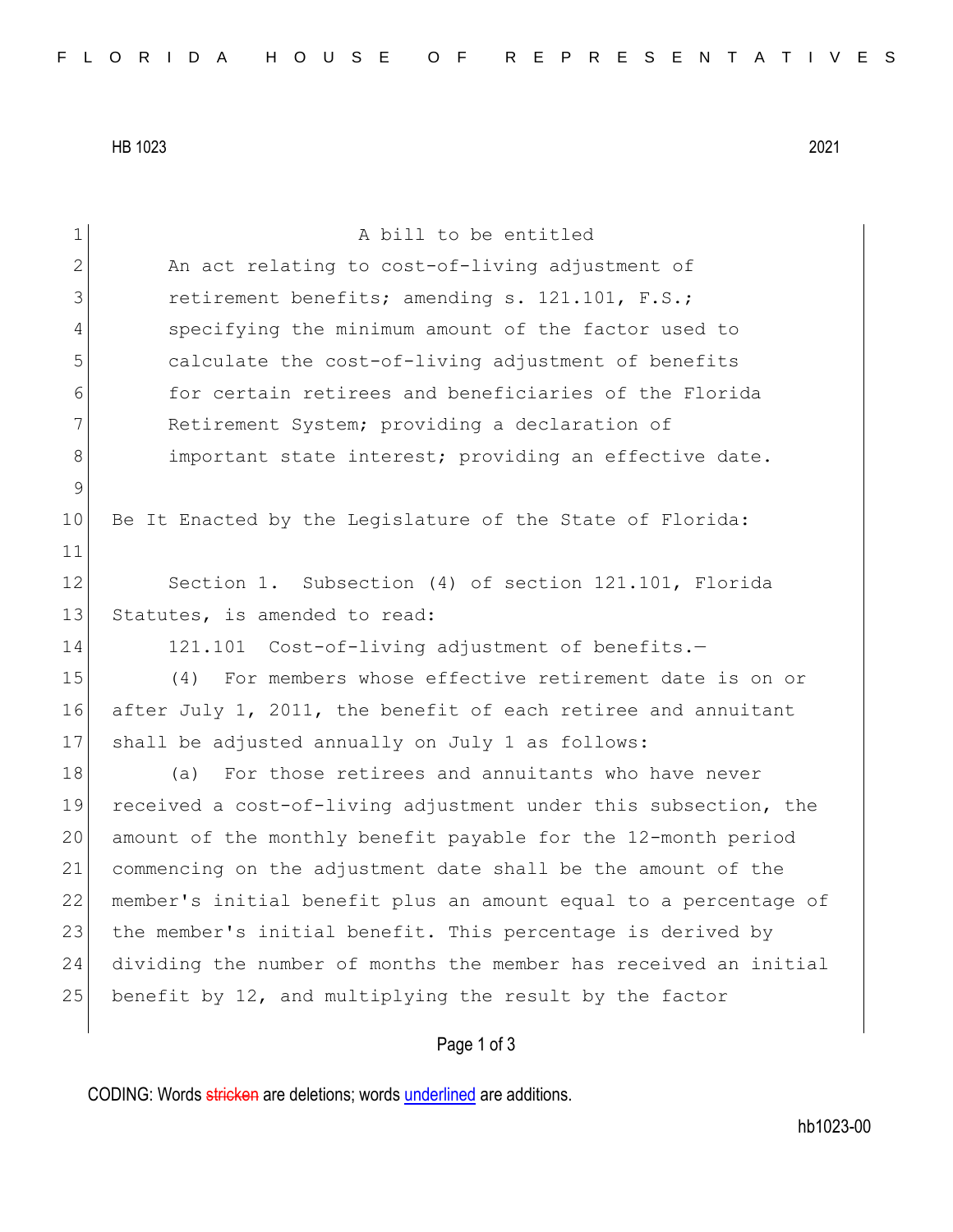## HB 1023 2021

26 calculated pursuant to paragraph (c).

 (b) For those retirees and annuitants who have received a 28 cost-of-living adjustment under this subsection, the adjusted monthly benefit shall be the amount of the monthly benefit being received on June 30 immediately preceding the adjustment date plus an amount determined by multiplying the benefit by the 32 factor calculated pursuant to paragraph (c).

33 (c) The department shall calculate a cost-of-living factor 34 for each retiree and beneficiary retiring on or after July 1, 35 2011. This factor shall equal the product of 3 percent 36 multiplied by the quotient of the sum of the member's service 37 credit earned for service before July 1, 2011, divided by the 38 sum of the member's total service credit earned. However, for a 39 retiree and beneficiary retiring on or after July 1, 2011, with 40 service credit earned before July 1, 2011, the factor calculated 41 pursuant to this paragraph may not be a product of less than 2. 42 Section 2. The Legislature finds that a proper and 43 legitimate state purpose is served when employees and retirees 44 of the state and its political subdivisions, and the dependents, 45 survivors, and beneficiaries of such employees and retirees, are 46 extended the basic protections afforded by governmental 47 retirement systems. These persons must be provided benefits that 48 are fair and adequate and that are managed, administered, and 49 funded in an actuarially sound manner, as required by s. 14, 50 Article X of the State Constitution and part VII of chapter 112,

## Page 2 of 3

CODING: Words stricken are deletions; words underlined are additions.